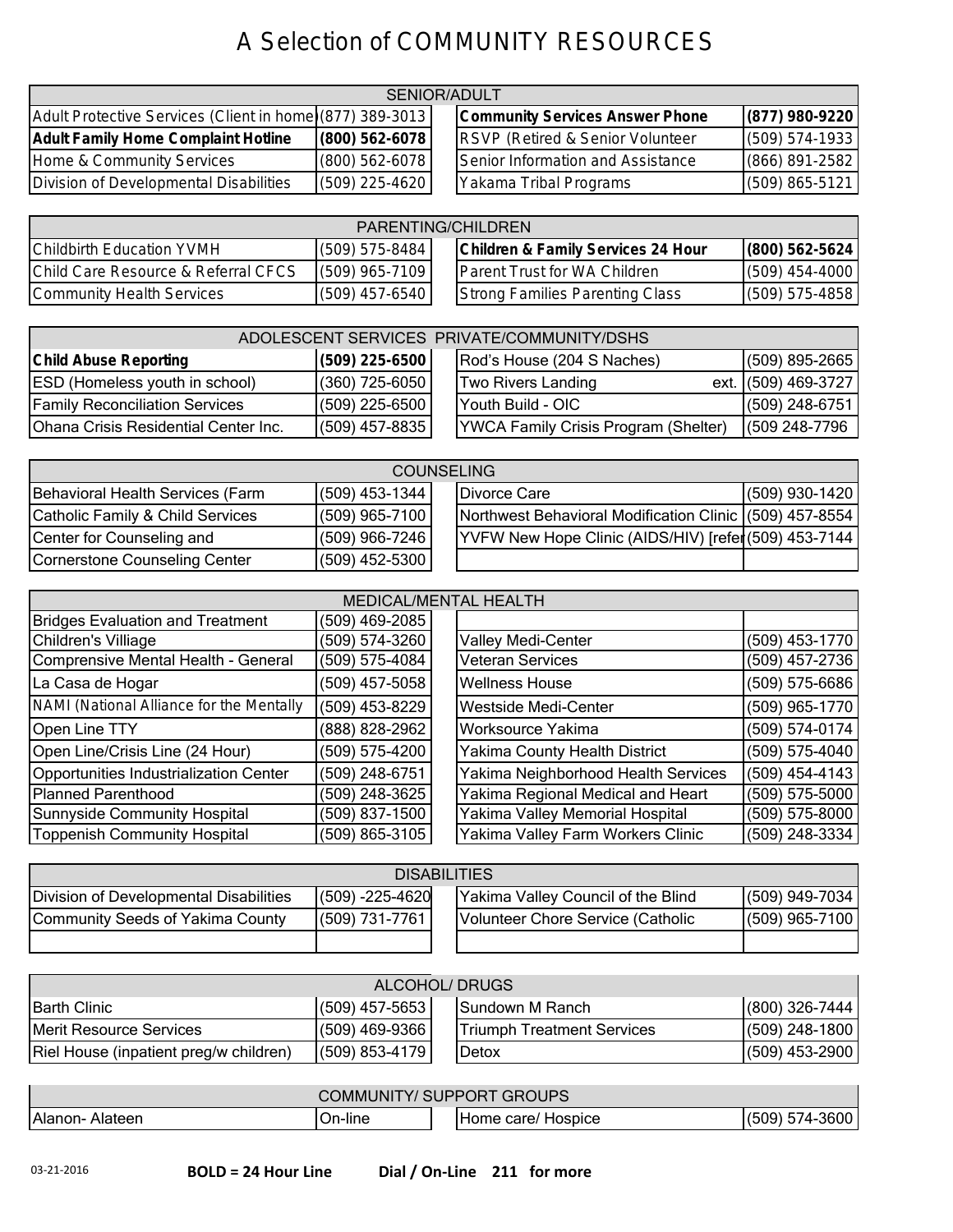## A Selection of COMMUNITY RESOURCES

| Alcoholics Anonymous of Central WA    | <b>IOn-line</b> | Narcotics Anonymous                              | 24 Hour | $(877)$ 664-0398 |
|---------------------------------------|-----------------|--------------------------------------------------|---------|------------------|
| Compassionate Friends (Grief support) | (509) 965-0656  | Parents Families Friends of Lesbians and On-line |         |                  |
| <b>First Fridays (GLBTQ support)</b>  | (509) 576-0276  | Southeast Community Center                       |         | $(509) 575-6114$ |
| Gamblers Anonymous                    | (888) 424-3577  | Wellness House-Bereavment, Chronic               |         | $(509) 575-6686$ |

| Narcotics Anonymous<br>24 Hour                   |                  | (877) 664-0398 |
|--------------------------------------------------|------------------|----------------|
| Parents Families Friends of Lesbians and On-line |                  |                |
| <b>Southeast Community Center</b>                | $(509) 575-6114$ |                |
| Wellness House- Bereavment, Chronic              | $(509)$ 575-6686 |                |

| <b>CRIME/VICTIM</b>                                      |                  |                                      |                    |  |  |
|----------------------------------------------------------|------------------|--------------------------------------|--------------------|--|--|
| ASPEN (Ellensburg DVSA)                                  | (866) 925-9384   | National Domestic Violence Hotline   | (800) 799-7233     |  |  |
| Center for Missing and Exploited Children (800) 843-5678 |                  | National Runaway Switchboard         | (800) 786-2929     |  |  |
| Crime Victim 24 Hour Hotline                             | $(866)$ 523-6468 | Sexual Assault Hotline               | (509) 452-9675     |  |  |
| <b>Crime Victims Compensation</b>                        | $(800)$ 762-3716 | Yakama Nation Crime Victims Services | $(509) 865 - 5121$ |  |  |
| <b>IDSHS Victim/ Witness Notification</b>                | $(800)$ 422-1536 | <b>YWCA DV Program-Shelter</b>       | (509) 248-7796     |  |  |
| Lower Valley Crisis & Support                            | (509) 837-6689   |                                      |                    |  |  |

| LEGAL                                 |                  |  |                                          |                    |  |
|---------------------------------------|------------------|--|------------------------------------------|--------------------|--|
| CLEAR Age 60 and over                 | $(888)$ 387-7111 |  | Northwest Justice Project - contact      | $(509) 574 - 4234$ |  |
| Columbia Legal Services               | $(509)$ 575-5593 |  | Team Child (legal support at-risk youth) | $(509)$ 573-4993   |  |
| Dispute & Resolution Center of Yakima | $(509)$ 453-8949 |  | Yakima County Prosecutor                 | $(509) 574 - 1210$ |  |
| <b>Family Court Facilitator</b>       | $(509)$ 574-2695 |  | Yakima County Prosecutors Juvenile       | $(509) 574 - 1260$ |  |
| Legal Voice Women's Rights            | (866) 259-7720   |  | Volunteer Attorney Services (VAS)        | $(888)$ 201-1014   |  |
| Northwest Immigration Rights Project  | $(509)$ 854-2100 |  |                                          |                    |  |

| HOMELESS/FOOD/TRANSPORTATION                          |  |                  |  |                                                         |  |                |  |
|-------------------------------------------------------|--|------------------|--|---------------------------------------------------------|--|----------------|--|
| Calvary Rescue Mission (Men Only)                     |  | (509) 248-0120   |  | <b>Salvation Army</b>                                   |  | (509) 453-3139 |  |
| Crisis Residential Center (CRC)                       |  | (509) 457-8835   |  | Selah Civic Center (Our Lady of Lourdes) (509) 697-4633 |  |                |  |
| Dial-A-Ride/Access Para transit                       |  | $(509)$ 575-6054 |  | St. Michael's Episcopal Church                          |  | (509) 453-4881 |  |
| Hands of Hope (nov-mar)                               |  | (509) 594-5470   |  | St. Vincent Center                                      |  | (509) 457-5111 |  |
| MedStar (Medicaid transportation)                     |  | (509) 829-6996   |  | United Way                                              |  | (509) 248-1557 |  |
| Neighborhood Connections                              |  | (509) 834-2098   |  | Union Gospel Mission of Yakima                          |  | (509) 248-4510 |  |
| Northwest Harvest                                     |  | (509) 575-6956   |  | Yakima Transit                                          |  | (509) 575-6175 |  |
| <b>OIC Food Bank- Northwest Harvest</b>               |  | (509) 452-7145   |  | Yakima Food Bank SE Community                           |  | (509) 853-2460 |  |
| Office of Neighborhood Development Svs (509) 575-6101 |  |                  |  | YAKAMA Nation                                           |  |                |  |
| On the Go Senior Café (Meals on                       |  | (509) 426-2601   |  | <b>Yakima Housing Authority</b>                         |  | (509) 453-3106 |  |
| People for People & 211                               |  | (509) 457-7897   |  | YNHS Homeless Resource (107 House)                      |  | (509) 249-6232 |  |
|                                                       |  |                  |  | <b>YWCA Family Crisis Program (Shelter)</b>             |  | (509) 248-7796 |  |
|                                                       |  |                  |  | Diamond Cab Co.                                         |  | (509) 453-3113 |  |
|                                                       |  |                  |  |                                                         |  | (509) 454-8115 |  |

|                       |                  |                      | $\blacksquare$   |  |  |  |  |
|-----------------------|------------------|----------------------|------------------|--|--|--|--|
| POLICE 911            |                  |                      |                  |  |  |  |  |
| Grandview Police      | $(509)$ 882-2000 | <b>Tieton Police</b> | $(509)$ 673-0200 |  |  |  |  |
| Granger Police        | $(509)$ 854-2656 | Toppenish Police     | $(509)$ 865-4355 |  |  |  |  |
| <b>IMabton Police</b> | (509) 894-4096   | Union Gap Police     | $(509)$ 248-0430 |  |  |  |  |
| Moxee Police          | $(509)$ 575-8850 | Wapato Police        | $(509)$ 877-4275 |  |  |  |  |
| <b>INaches Police</b> | $(509)$ 572-0490 | Yakima Co. Sheriff   | $(509)$ 574-2500 |  |  |  |  |
| Selah Police          | (509) 698-7346   | Yakima Police        | $(509)$ 575-6200 |  |  |  |  |
| Sunnyside Police      | (509) 837-2120   | Yakima Tribal Police | $(509)$ 865-2933 |  |  |  |  |

| Batterers Treatment / Sexually Aggressive Youth       |                  |  |                                                         |                  |  |  |  |  |
|-------------------------------------------------------|------------------|--|---------------------------------------------------------|------------------|--|--|--|--|
| Apple Valley Counseling Services (D.V. (509) 452-1000 |                  |  | <b>LVCSS</b>                                            | $(509)$ 837-6689 |  |  |  |  |
| Center for Counseling and Psychotherap (509) 966-7246 |                  |  | Northwest Behavior Modification Clinic                  | $(509)$ 457-8554 |  |  |  |  |
| Berhanrdt Counseling Services                         | $(509)$ 833-3414 |  | Peaceful Solutions Perpetrator treatment (509) 469-2033 |                  |  |  |  |  |
| Crest Counseling Services, P.S.                       | $(509)$ 575-8989 |  | <b>Olivero Family Counseling</b>                        | $(509)$ 945-7185 |  |  |  |  |
| Alliance Counseling P.S.                              | $(509)$ 452-8313 |  | <b>Choice Counseling &amp; Consulting</b>               | $(509)$ 249-0120 |  |  |  |  |